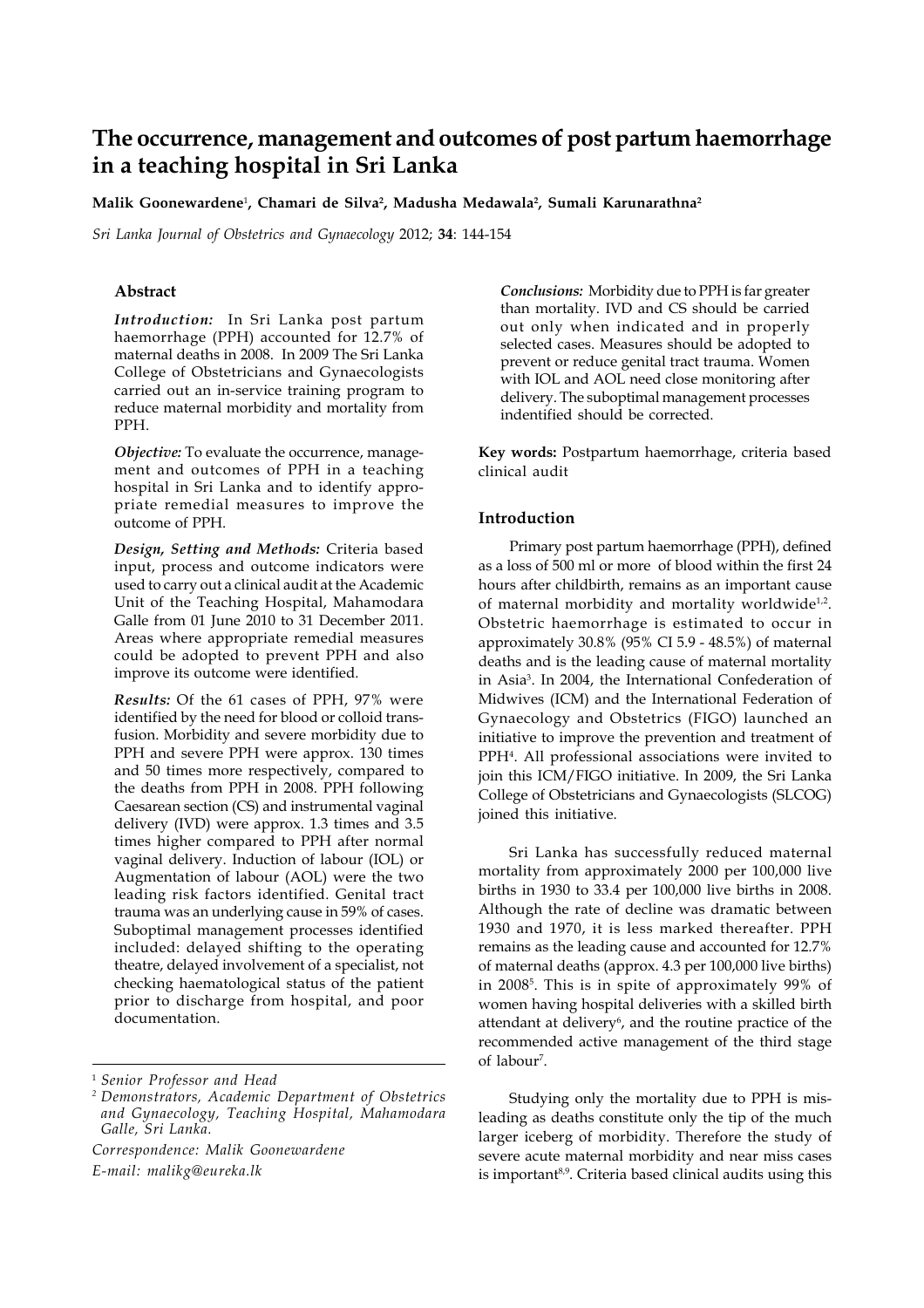concept, have been suggested as being effective tools in improving the management and the quality of care and thus leading to reductions of maternal morbidity and mortality in general as well as in PPH<sup>8-11</sup>.

The SLCOG developed a training program on the prediction, prevention, early diagnosis and management of PPH, for all intra partum care givers. This training program which is based on international and national guidelines<sup>12-16</sup>, has been conducted from 2009 in several districts which have relatively higher maternal mortality ratios compared to the other districts in Sri Lanka. The training program includes a lecture discussion, video presentations, a PPH drill and hands-on training stations on: visual estimation of blood loss, management of retained placenta with intra umbilical vein oxytocin injection or manual removal of placenta, bimanual uterine compression, condom catheter uterine tamponade, repair of genital tract injuries, uterine compression sutures, systematic uterine devascularization and internal iliac artery ligation. The training program was conducted at the Teaching Hospital, Mahamodara, Galle (THMG) Sri Lanka in March 2009. The objectives of this training programme were to reduce the case fatality rate and severe morbidity due to PPH, and to improve prevention, early detection and appropriate management of PPH. The outcome of this training programme needs to be measured by detailed input, process and outcome indicators, and indicators used to monitor quality of obstetric care in the management of PPH.

Therefore a criteria based clinical audit on the prevention, early detection and appropriate management of PPH was designed and carried out in the THMG Sri Lanka, based on the SLCOG Guidelines and the Training Program. At the end of this audit, it is expected that areas for improvement would be identified and appropriate measures could be taken to train/re-train all intrapartum care givers in the areas which need such interventions.

# **Method**

Standards were developed for the prevention and management of PPH, based on international and national guidelines12-16. Indicators were developed for monitoring and evaluating the outcome of PPH 8,9,17,18. Using these standards and the indicators a criteria based audit was conducted at the THMG Sri Lanka during the period 1st June 2010 to 31st December 2011, to evaluate the current status in the occurrence and management of PPH and to measure its outcomes. Ethical approval was obtained from the Ethical Review Committee of the Faculty of Medicine, University of Ruhuna.

# *Inclusion criteria for maternal morbidity and mortality from PPH*

All woman presenting with any of the following conditions after child birth were included.

- 1. Uterine rupture or inversion.
- 2. Retained placenta.
- 3. Clinical interventions:

Use of blood products or colloids.

Condom catheter insertion for uterine tamponade.

Examination in operation theatre (OT) after vaginal delivery.

Return to OT after operative delivery.

Laparotomy (Includes hysterectomy, excludes caesarean section [CS]).

Admission to intensive care unit (ICU).

4. Maternal death.

# *Additional criteria used to assess the management process*

- Whether risk factors for PPH were present and if so whether they were identified and appropriate preventive measures adopted
- The number of cases of retained placentae and the proportion successfully managed with intra umbilical vein oxytocin injection
- Timing of the detection of PPH, commencement of blood transfusion, involvement of a specialist and the decision for surgical intervention
- Repair of genital tract trauma
- Type of surgical intervention
- In the women who have an estimated blood loss of > 500 ml, the volume of crystalloids, colloids and blood transfused, and the haemoglobin levels prior to discharge from hospital and six weeks later
- Any woman who had any of the following criteria was considered to have had a severe  $PPH<sub>8,9</sub>$ .

Required five or more units of blood transfusion

Required surgical intervention in the OT

Required a post partum hysterectomy

Uterine rupture or inversion

Admission to ICU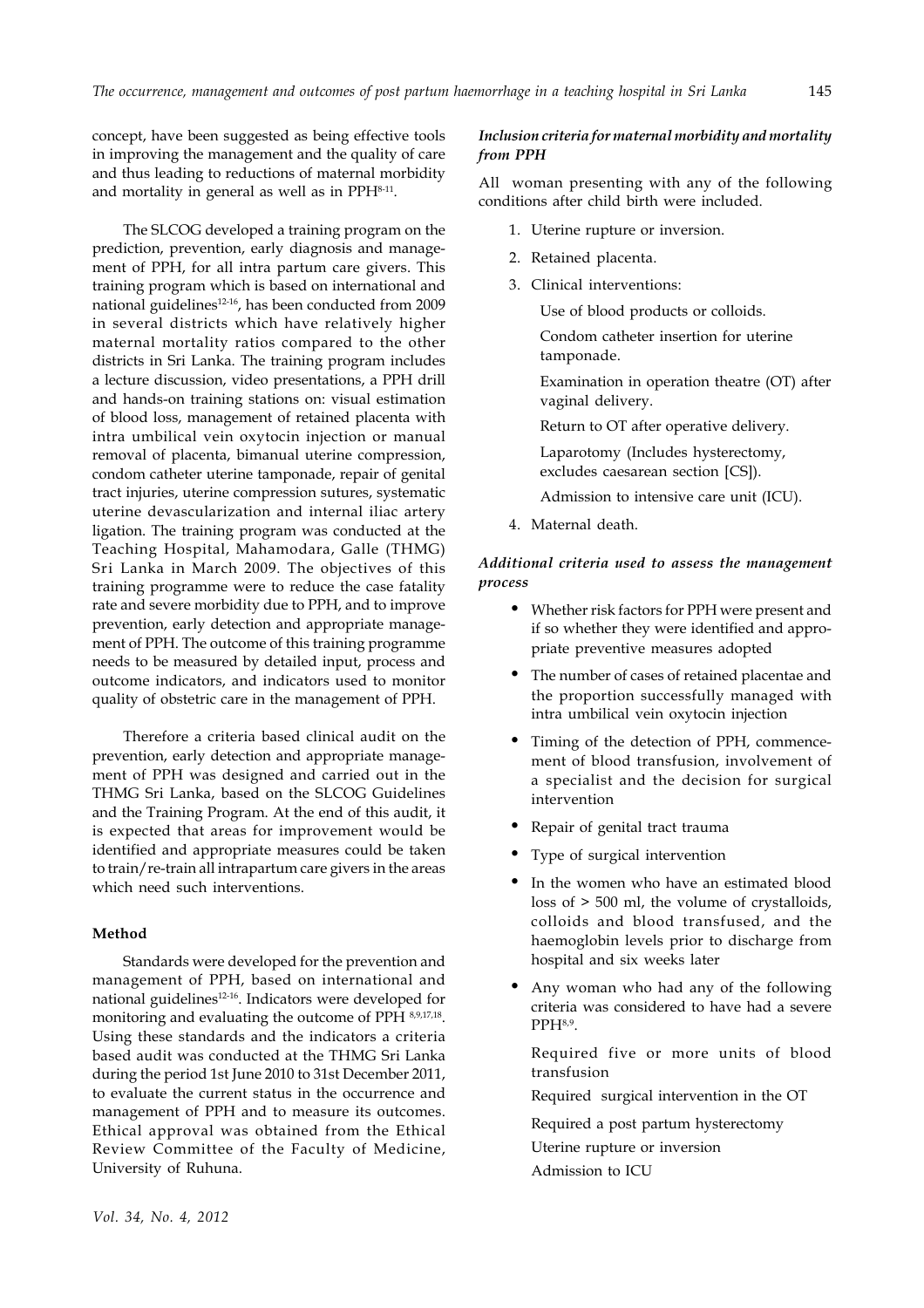The data were stored confidentially in an ongoing computer software database and analyzed using the computer software SPSS 11 (SPSS Inc. Chicago, Illinois, USA). The means with 95% confidence intervals, and the median with the interquartile range were used to describe parametrically and non-parametrically distributed continuous variables respectively. Proportions were used to describe categorical data. The Chi Square test was used to compare proportions and p<0.05 was considered as the level of significance.

## **Definition of indicators to monitor quality of obstetric Care in the management of PPH**

*(Adapted from the WHO Maternal Near Miss Audit*<sup>9</sup> )

- Severe maternal morbidity (SMM) from PPH refers to a woman who nearly died but survived a haemorrhage that occurred during childbirth or within 42 days of termination of pregnancy
- Maternal death (MD) is the death of a woman within 42 days of termination of pregnancy
- Live Birth (LB) refers to the complete expulsion or extraction from its mother of a product of conception, which, after such separation, breathes or shows any other evidence of life provided it is >500g and > 20/52
- Women with life-threatening PPH (WLTPPH) refers to all women who either had a SMM from PPH or who died of PPH. It is the sum of SMM and MD.  $[WLTPPH = SMM + MD]$
- Severe maternal morbidity incidence ratio refers to the number of SMM cases per 1000 LB [SMM IR = SMM /1000 LB]
- Severe maternal outcome ratio (SMOR) from PPH refers to the number of WLTPPH + MD due to PPH per 1000 LB. This indicator gives an estimation of the amount of care that would be needed in an area. [SMOR = (SMM + MD) /LB]
- Severe maternal morbidity: Mortality ratio refers to the proportion between SMM cases and MD. Higher ratios indicate better care. [SMM: 1MD]
- Maternal mortality index of PPH refers to the number of MD divided by WLTPPH expressed as a percentage. The higher the index, more women with life threatening PPH die indicating low quality of care. The lower the index, fewer women with life-threatening PPH die indicating better quality of care. [MMI = MD/  $(SMM + MD)$ ]
- Perinatal mortality rate, neonatal mortality rate and still birth rate are used to com-plement the quality of care evaluation

# **Results**

During the period of study, 61 cases were included for the audit of PPH. The majority (52.5%) were primigravidae between 27 to 31 years of age and only 4.9% were grande multigravidae Table 1.

| Mean Age in years | $(95\% \text{ CI})$ | Range | $=$ | 29.2 | $(27.6 - 30.7)$ | 17-40   |
|-------------------|---------------------|-------|-----|------|-----------------|---------|
| Median Parity     | (IQR)               | Range | $=$ |      | (2)             | 1-7     |
| Primigravidae     | $(\%)$              |       | $=$ | 32   | $(52.5\%)$      |         |
| Parity $> 4$      | $(\%)$              | Range | $=$ | 03   | $(4.9\%)$       | $5 - 7$ |

|  | Table 1. Patient characteristics (n= 61) |  |  |
|--|------------------------------------------|--|--|
|--|------------------------------------------|--|--|

95% CI = 95% Confidence Interval IQR = Inter Quartile Range

Of the 61 cases 59 (98%) were included because of the use of blood products or colloids. One patient managed with condom catheter tamponade without blood or colloid transfusion, and one patient managed with crystalloids and additional oxytocics were also included in the audit. Admission to ICU and examination in OT after vaginal delivery were additional criteria for inclusion of cases in 34% and 33% respectively. The proportions of cases having other inclusion criteria are described in Table 2.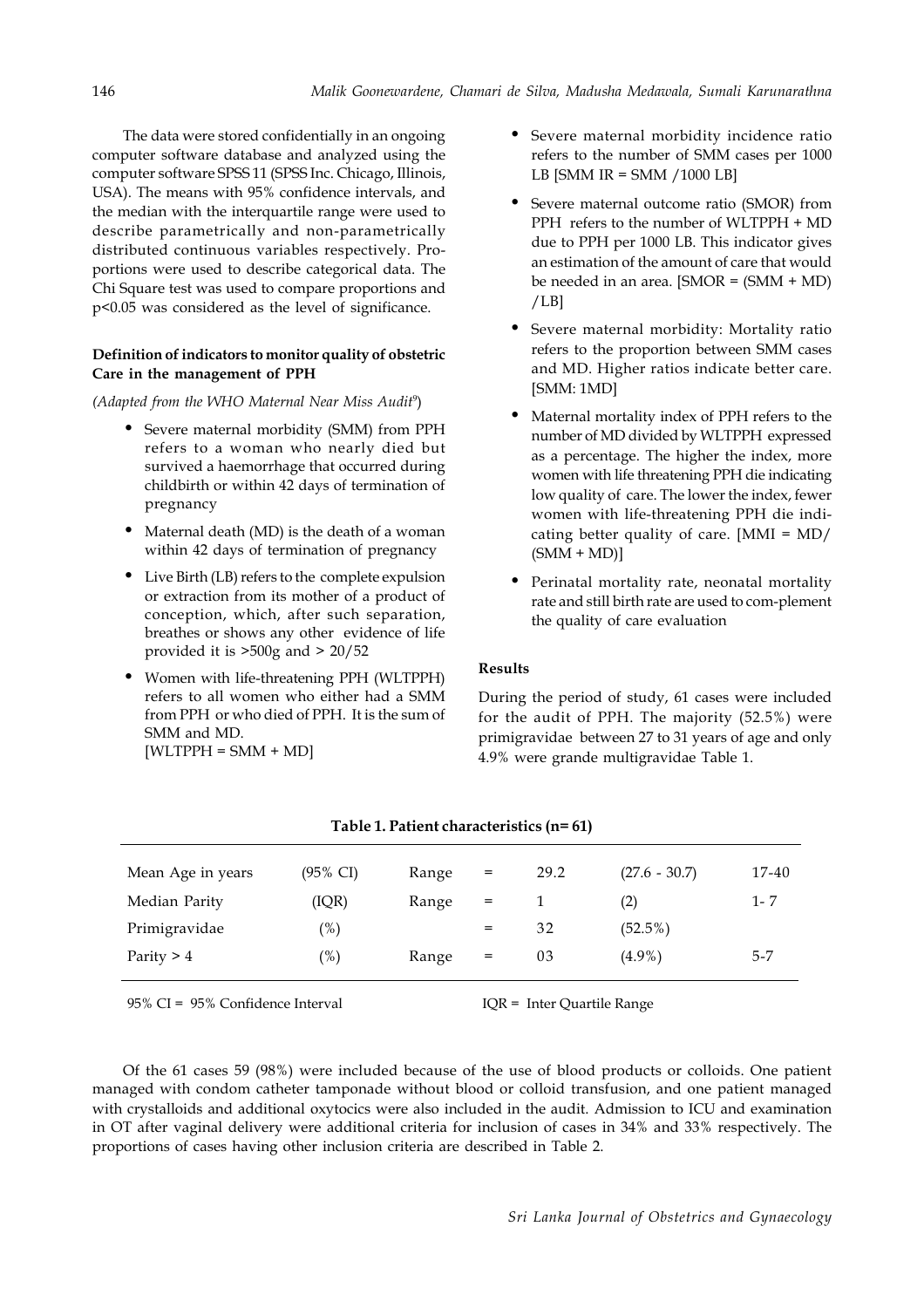| Criterion                                               | n  | %                        |
|---------------------------------------------------------|----|--------------------------|
| Transfusion of blood or colloids                        | 59 | 96.7                     |
| Admission to ICU due to PPH                             | 21 | 34.4                     |
| Shifted to OT after vaginal delivery                    | 20 | 32.8                     |
| Major surgical interventions (excluding CS)             | 16 | 26.2                     |
| Return to OT after CS                                   | 3  | 4.9                      |
| Use of condom catheter tamponade                        | 3  | 4.9                      |
| Retained placenta                                       | 3  | 4.9                      |
| Uterine rupture                                         | 1  | 1.6                      |
| Use of oxytocin infusion and crystalloids               | 1  | 1.6                      |
| $ICU = Intensive care unit$<br>$OT = Operation$ theatre |    | $CS = Caesarean section$ |

# **Table 2. Inclusion criteria (n = 61)**

Out of 60 patients who were managed with blood products and colloids, only 57 had blood transfusions. Out of three patients who did not require blood transfusion, two were managed with colloids and one with crystalloids. Out of the 16 patients who underwent major surgical interventions excluding CS in the OT, six were after vaginal delivery and ten were after CS. There had been 96 women with retained placentae during this period and three of them had PPH (Table 2).

|    | (<3 blood units<br>transfused) | (3-4 blood units<br>transfused) | $(\geq 5$ blood units<br>transfused) | Blood not<br>transfused |
|----|--------------------------------|---------------------------------|--------------------------------------|-------------------------|
|    |                                |                                 |                                      |                         |
| 06 | 04                             | $\mathbf 1$                     | 1                                    | $\boldsymbol{0}$        |
| 26 | 16                             | 5                               | $\overline{4}$                       | 1                       |
| 28 | 17                             | 4                               | $\overline{4}$                       | 3                       |
| 01 | $\theta$                       | $\theta$                        | $1***$                               | $\boldsymbol{0}$        |
|    |                                |                                 |                                      |                         |
| 32 | 23                             | $\overline{4}$                  | $\overline{4}$                       | $\mathbf{1}$            |
| 26 | 12                             | 6                               | 5                                    | 3                       |
| 03 | $\overline{2}$                 | $\theta$                        | $1**$                                | $\boldsymbol{0}$        |
| 61 | 37                             | $10*$                           | $10*$                                | 4                       |
|    | <b>PPH</b>                     | Mild PPH                        | Moderate PPH                         | Severe PPH              |

**Table 3. Age and parity distribution and pattern of blood transfusions (n= 61)**

\* Nine patients has 5-12 units.

\*\* One patient who was 40 years old and a para 7, had 15 units of blood, 10 units FFP and 14 packs of platelets.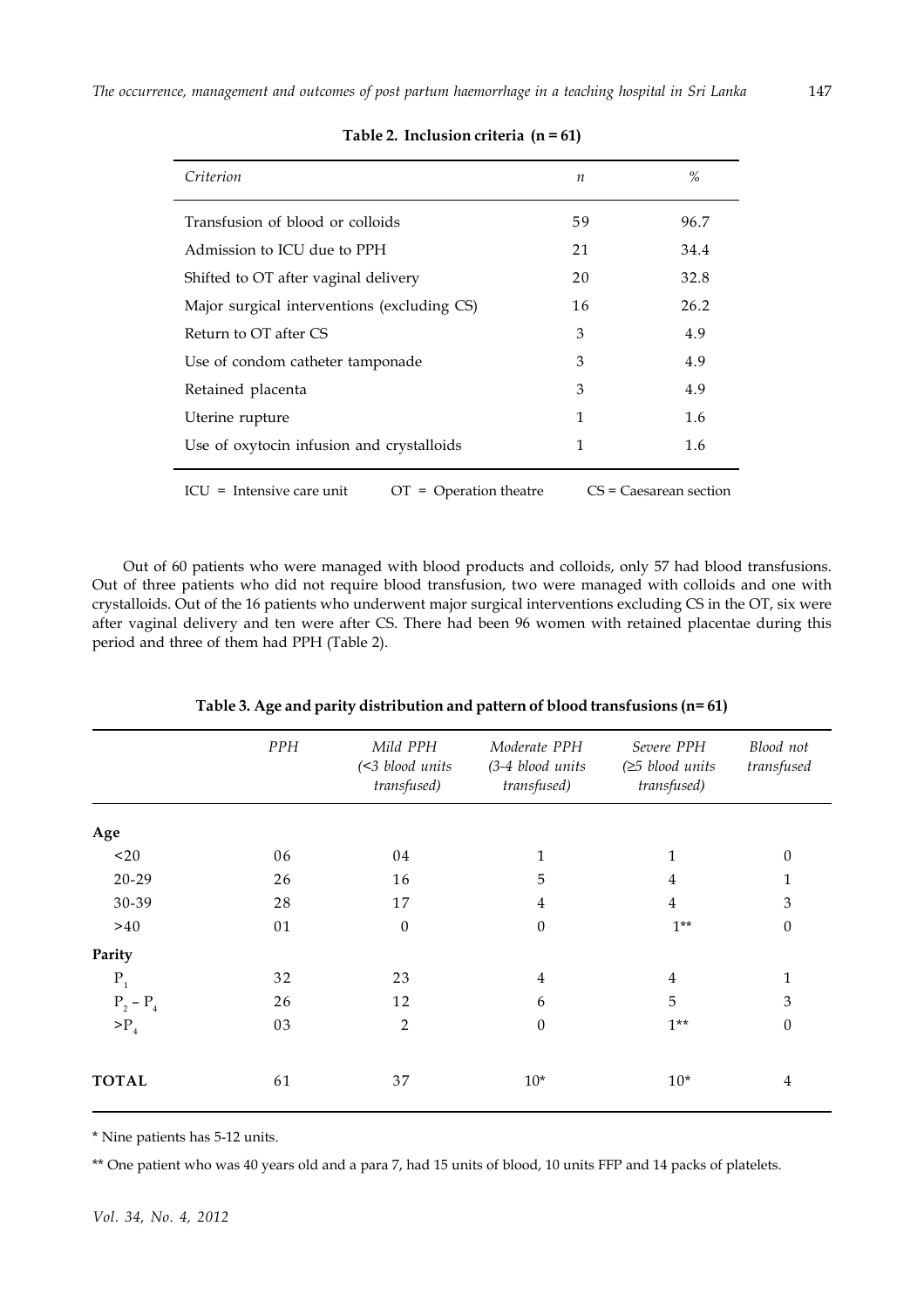Of the 57 patients who needed blood transfusion ten (16%) needed more than five units. One patient who was 40 years old and a para 7 required 15 units of blood, 10 units of fresh frozen flasma (FFP) and 14 packs of platelets (Table 3). Due to severe haemorrhage three (5%) patients were transfused uncrossmatched group specific blood as an emergency, 14 (22%) were transfused with FFP and eight (13%) were transfused with platelets. O Negative blood was not transfused.

|                           | $\boldsymbol{n}$ | <b>PPH</b> | Severe PPH | PPH per<br>100,000<br>deliveries | Severe PPH<br>per 100,000<br>deliveries |
|---------------------------|------------------|------------|------------|----------------------------------|-----------------------------------------|
| Normal vaginal deliveries | 6505             | 37         | 11         | 568.8                            | 169.1                                   |
| Caesarean section         | 2846             | 21         | 11         | 737.9                            | 386.5                                   |
| - Intrapartum             |                  | 09         | 04         |                                  |                                         |
| - Antepartum              |                  | 12         | 07         |                                  |                                         |
| Instrumental deliveries   | 151              | 03         | 01         | 1986.8                           | 662.3                                   |
| Total deliveries          | 9502             | 61         | 23         | 642                              | 242                                     |

**Table 4. Mode of delivery and occurrence of post partum haemorrhage (n= 61)**

PPH = Post partum haemorrhage

Of the 61 cases 23 (37%) were considered to be cases of severe PPH. Therefore the rate of PPH in the unit was 642 per 100,000 deliveries with severe PPH occurring in 242 per 100,000 deliveries. Occurrence of PPH in instrumental deliveries (662 per 100,000) was significantly higher than the occurrence of PPH in CS (387 per 100,000) and normal vaginal delivery ( 169 per 100,000) (p < 0.001) (Table 4). There were no deaths due to PPH during this period. Therefore, WLTPPH = 23 and SMMIR and SMOR = 2.4 per 1000 live births. There were no perinatal deaths associated with PPH during this period.

| Risk Factor                   | $\boldsymbol{n}$ | %    |
|-------------------------------|------------------|------|
| Augmentation of labour        | 11               | 18   |
| Induction of labour           | 10               | 16.4 |
| Hypertension in pregnancy     | 6                | 9.8  |
| Placenta accreta              | 4                | 6.6  |
| Prolonged stage I             | 3                | 4.9  |
| Prolonged stage II            | 3                | 4.9  |
| Macrosomia                    | 3                | 4.9  |
| Instrumental vaginal delivery | 3                | 4.9  |
| Grande multiparity            | 3                | 4.9  |
| Placenta preavia              | $\overline{2}$   | 3.3  |
| Multiple pregnancy            | $\overline{2}$   | 3.3  |
| Retained products             | 1                | 1.6  |
| Abruptio placentae            | 1                | 1.6  |
| Anaemia                       | 1                | 1.6  |
| None                          | 24               | 39.3 |

**Table 5. Risk factors for post partum haemorrhage (n=61)**

*Sri Lanka Journal of Obstetrics and Gynaecology*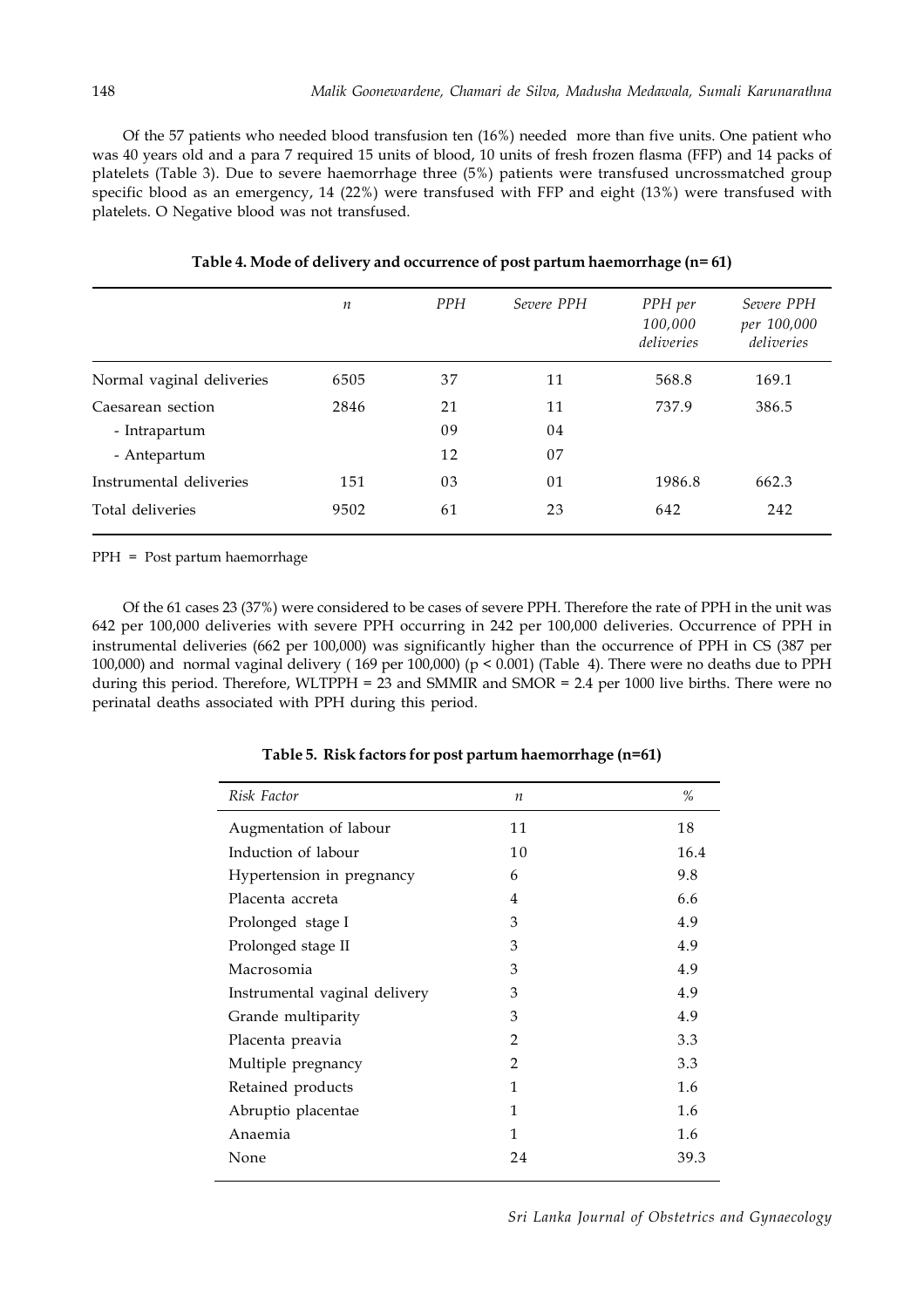Induction of labour (IOL) or augmentation of labour (AOL) was associated with 21 (34%) of cases of PPH. Hypertension in pregnancy and placenta accreta was associated with six (10%) and four (7%) of cases of PPH respectively. Prolonged stage I of labour, prolonged stage II of labour, macrosomia, instrumental vaginal delivery and grande multiparity were associated with three cases (5%) of PPH each. Of the four cases with morbidly adherent placentae, three cases had one or more previous CS. No risk factors were found in 24 (39%) of cases and 12 cases (20%) had two risk factors while three (5%) had three or more risk factors (Table 5).

|                                                           | <15<br>min          | $15 - 30$<br>min | $30 - 60$<br>min | 60-120<br>min    | >2hrs<br>$-$<br>$6hrs$ | $> 6hrs-$<br>$<$ 24 $hrs$ | >24hrs           | Not<br>recorded  | Not<br>Applicable           |
|-----------------------------------------------------------|---------------------|------------------|------------------|------------------|------------------------|---------------------------|------------------|------------------|-----------------------------|
| Timing of<br>diagnosis                                    | 18<br>$(29.5\%)$    | 15<br>$(24.6\%)$ | 11<br>(18%)      | 08<br>$(13.1\%)$ | 06<br>$(9.8\%)$        | $\boldsymbol{0}$          | 03<br>$(4.9\%)$  | $\boldsymbol{0}$ | $\boldsymbol{0}$            |
| Timing of<br>first blood<br>transfusion                   | 03<br>$(4.9\%)$     | 07<br>$(11.5\%)$ | 11<br>(18%)      | 09<br>$(14.8\%)$ | 08<br>$(13.1\%)$       | 06<br>$(9.8\%)$           | 13<br>$(21.3\%)$ | $\theta$         | $\overline{4}$<br>$(6.5\%)$ |
| Timing of<br>specialist<br>obstetrician<br>being informed | $05 *$<br>$(8.2\%)$ | 09<br>$(14.8\%)$ | 11<br>(18%)      | 11<br>(18%)      | 06<br>$(9.8\%)$        | 03<br>$(4.9\%)$           | 02<br>$(3.3\%)$  | 14<br>$(22.9\%)$ | $\boldsymbol{0}$            |
| Timing of<br>carrying out<br>condom catheter<br>tamponade | $\boldsymbol{0}$    | $\boldsymbol{0}$ | $\theta$         | 01<br>$(1.6\%)$  | 02<br>$(3.3\%)$        | $\boldsymbol{0}$          | $\mathbf{0}$     | $\theta$         | 58<br>$(95.1\%)$            |

# **Table 6. Diagnosis and management (n = 61)**

\* In one case, the specialist carried out the caesarean section

Of the 61 cases of PPH 30% and 55% were detected within 15 minutes and 30 minutes respectively, and 5% and 12% received blood transfusions with 15 minutes and 30 minutes respectively. A specialist was involved in the management within 30 minutes in 23% of cases but only after two hours in 18% of cases. In 23% of cases the timing of specialist involvement was not recorded (Table 6).

|                                                                 | <15<br>min                   | $15 - 30$<br>min | $30 - 60$<br>min | 60-120<br>min    | $>2hrs-$<br>$<$ 6 $hrs$ | $> 6hrs-$<br>$<$ 24 $hrs$ | >24hrs           | Not<br>recorded  | Not<br>Applicable     |
|-----------------------------------------------------------------|------------------------------|------------------|------------------|------------------|-------------------------|---------------------------|------------------|------------------|-----------------------|
| Timing of<br>anaesthetist<br>being informed                     | $\boldsymbol{0}$             | 03<br>(15%)      | 03<br>(15%)      | 06<br>$(30\%)$   | 06<br>(30%)             | 01<br>(5%)                | $\boldsymbol{0}$ | 01<br>(5%)       | $\boldsymbol{0}$      |
| Timing of<br>considering<br>shifting to OT                      | $\boldsymbol{0}$<br>$(10\%)$ | 02<br>(15%)      | 03<br>$(30\%)$   | 06<br>$(30\%)$   | 06<br>(5%)              | 01<br>$(10\%)$            | $\theta$         | 02               | $\boldsymbol{0}$      |
| Timing<br>interval<br>decision to<br>commencement<br>of surgery | 01<br>(5%)                   | 02<br>$(10\%)$   | 03<br>(15%)      | $\boldsymbol{0}$ | $\boldsymbol{0}$        | $\boldsymbol{0}$          | $\boldsymbol{0}$ | $\boldsymbol{0}$ | $\mathbf{0}$<br>(70%) |

| Table 7. Management in operation theatre after vaginal delivery ( $n = 20$ ) |  |  |
|------------------------------------------------------------------------------|--|--|
|                                                                              |  |  |

*Vol. 34, No. 4, 2012*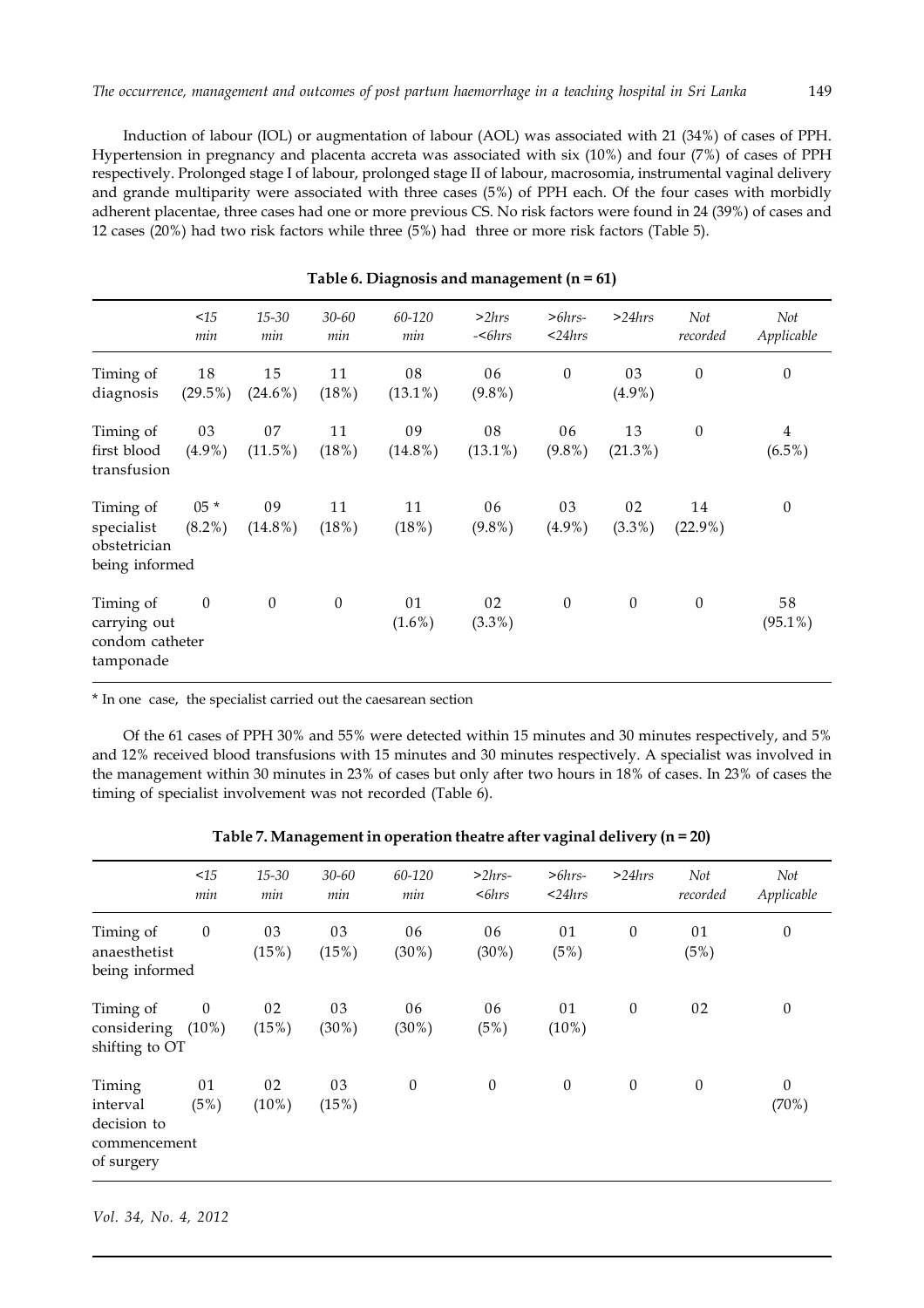Of the 20 cases shifted to the OT after vaginal delivery, only five (25%) were shifted to the OT within 60 minutes while seven (35%) were shifted to the OT after 120 minutes (Table 7).

|                            | Managed with medical treatment         | 19 |
|----------------------------|----------------------------------------|----|
| Hypotonia (n=19)           | Managed with condom catheter tamponade | 3  |
|                            | Managed surgically                     | 5  |
|                            | Perineal tears                         | 7  |
| Trauma $(n=30)$            | Vaginal / Cervical tears               | 23 |
|                            | Placenta expelled + retained tissue    | 1  |
| Retained tissue (n=6)      | Retained placenta                      | 1  |
|                            | Placenta accreta                       | 4  |
| Hypotonia + trauma $(n=5)$ |                                        |    |

Of the 61 cases of PPH, hypotonia was present only in 24 (39%) and trauma was an underlying cause in 36 (59%). No risk factor was detected in 28 (13%) of cases (Table 8).

|                                                      | $n(\%)$   | Not documented |
|------------------------------------------------------|-----------|----------------|
| Active management of<br><b>IIIrd Stage of labour</b> | 53 (86.9) | 8              |
| Therapeutic<br>oxytocin / ergometrine                | 48 (78.6) | 13             |
| Sulprostone                                          | 13(21.3)  | 48             |
| Tranexamic acid                                      | 29 (47.5) | 32             |

## **Table 9. Medical management of postpartum haemorrhage (n = 61)**

The use of ergometrine or oxytocin for active management of third stage of labour was not documented in 13% of cases and their use as therapeutic measures was not documented in 21% of cases. Tranexamic acid and sulprostone were used in 47.5% and 21.3 of cases respectively (Table 9).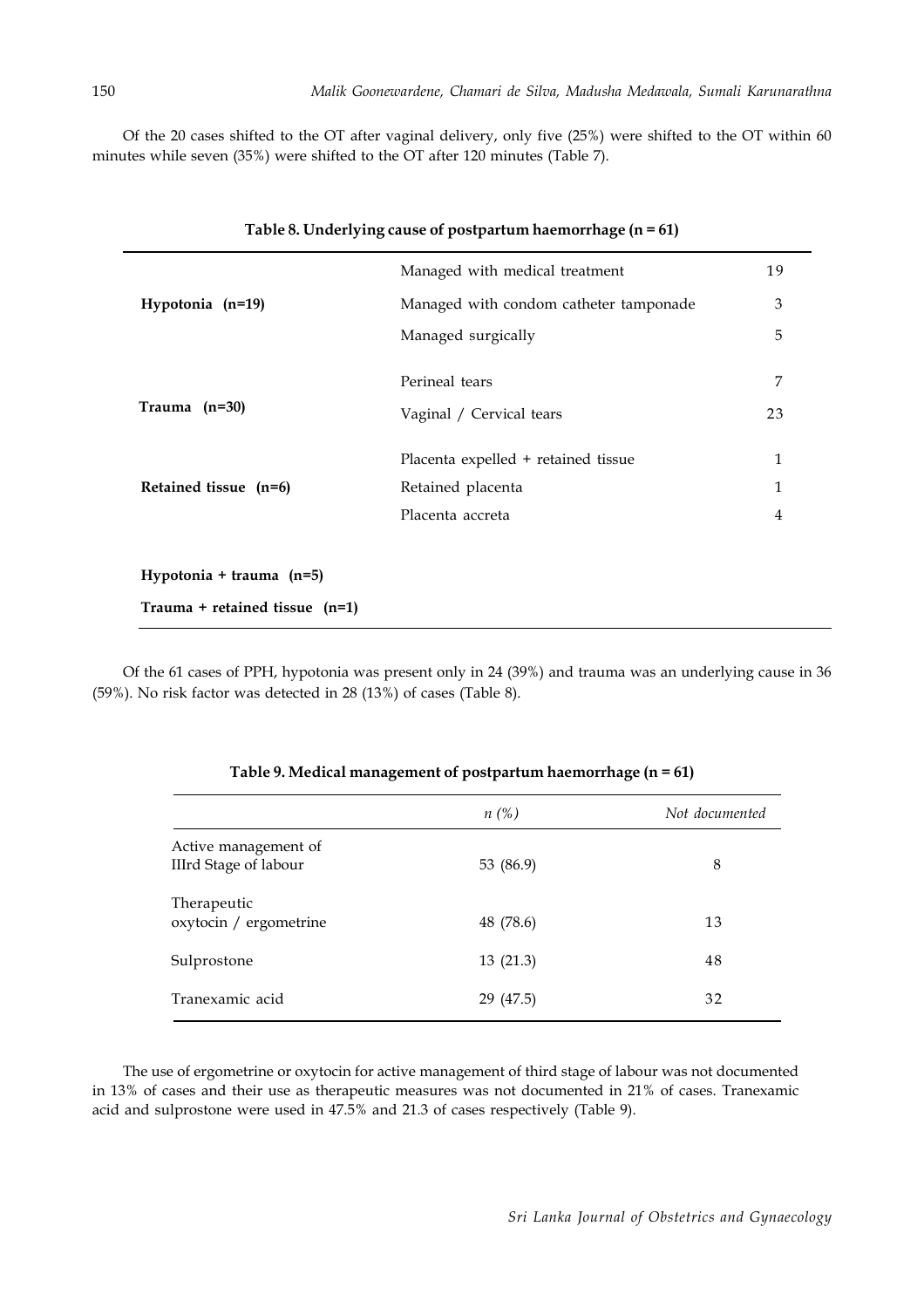| Total recorded dose of ergometrine-mg:<br>$n = 42$ Median (IQR),<br>Range                                 | 0.5    | (0.5)               | $0.5 - 1.5$  |
|-----------------------------------------------------------------------------------------------------------|--------|---------------------|--------------|
| Total recorded dose of oxytocin $-$ IU: n = 41<br>Mean $(95 % CI)$ ,<br>Range                             | 40.6   | $(34.3 - 46.9)$     | $5 - 120$    |
| Total recorded volume of crystalloids prior to<br>blood transfusion-ml: $n = 45$<br>Mean (95 % CI), Range | 1167.8 | $(1035.7 - 1299.8)$ | $500 - 2500$ |
| Total recorded volume of crystalloids-ml: $n = 51$<br>Mean $(95 % CI)$ ,<br>Range                         | 1510.8 | $(1337.4 - 1684.2)$ | $500 - 3500$ |
| Total recorded volume of colloids prior to<br>blood transfusion-ml: $n = 26$<br>Mean (95 % CI), Range     | 692.3  | $(537.8 - 846.8)$   | $500 - 2000$ |
| Total recorded volume of colloids-ml: $n = 26$<br>Mean (95 % CI), Range                                   | 769.2  | $(579.1 - 959.3)$   | $500 - 2000$ |

# **Table 10. Use of oxytocics and intravenous fluids in the management of postpartum haemorrhage (n = 61)**

The recorded doses of ergometrine and oxytocin used and the recorded volumes of crystalloids and colloids transfused, is shown in Table 10. Of 61 subjects 26 (45%) were given colloids prior to blood transfusion. The transfusion of crystolloids was not documented in 10 (16%) of cases. (Table 10).

| Method                                                            | n  | %    |
|-------------------------------------------------------------------|----|------|
| Vaginal packing                                                   | 29 | 47.5 |
| Condom catheter uterine tamponade                                 | 3  | 4.9  |
| Intra-umbilical vein oxytocin injection for retained placenta     | 3  | 4.9  |
| Manual removal of retained placenta                               | 3  | 4.9  |
| Post partum evacuation of retained products of conception         | 1  | 1.6  |
| B Lynch / Compression sutures                                     | 2  | 3.3  |
| Systematic devascularisation                                      | 2  | 3.3  |
| Post partum hysterectomies<br>(includes caesarean hysterectomies) | 13 | 21.3 |
| Bilateral internal iliac artery ligation                          | 5  | 8.2  |
| Admission to intensive care unit                                  | 21 | 34.4 |

# **Table 11. Interventions for management of postpartum haemorrhage (n = 61)**

Vaginal packing was carried out in 48% of cases, a hysterectomy in 21% and bilateral internal iliac artery ligation in 8%. ICU care was required in 34% of cases (Table 11).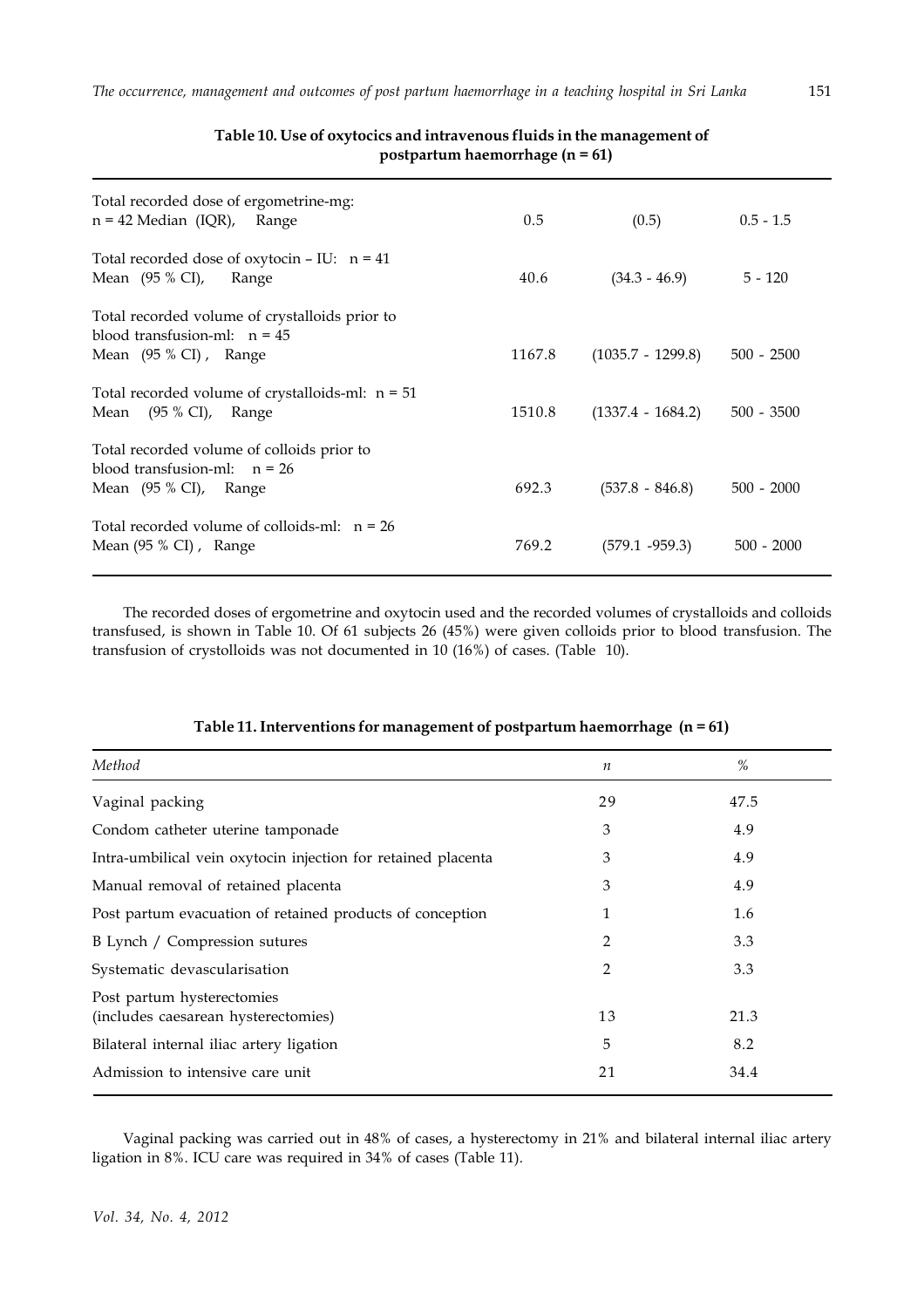| $(n = 61)$                                                   |                                       |  |
|--------------------------------------------------------------|---------------------------------------|--|
| Pre-transfusion<br>haemoglobin checked                       | $n = 40$ (65.6%)                      |  |
| Haemoglobin on<br>discharge: $n = 52$<br>Mean (95% CI) Range | $10.4$ $(10.2 -10.5)$<br>$8.8 - 13.4$ |  |
| Haematocrit on<br>discharge: $n = 37$<br>Mean (95% CI) Range | $31.1 \ (29.9 - 32.3)$<br>$21 - 40$   |  |

**Table 12. Haemoglobin level and haematocrit**

The patient's haemoglobin was checked in 40 (65.6%) of cases prior to blood transfusion and 52 (85%) of cases prior to discharge from hospital (Table 12).

#### **Discussion**

The distribution of age and parity in the women who had PPH probably reflects the age and parity distribution of all the women who delivered in the unit during this period.

The requirement of a blood transfusion or colloid infusion within 24 hours after child birth is the easiest method of identifying cases of significant PPH after the event, and thereby quantifying the rate of PPH. Severe PPH has been defined as loss of one blood volume within a 24 hour period or a loss of 50% blood volume within three hours or a rate of blood loss of  $>150$ ml per minute<sup>19</sup>. A pregnant woman is thought to have approximately 100ml of blood volume per kg. Therefore although in the WHO Near Miss Audit, the requirement of ≥5 units of blood transfusion is considered to be a severe PPH and a criterion for severe acute maternal morbidity, in a Lankan pregnant woman at term whose body weight is 50-55 kg even a 1.5 - 2 L blood loss can have serious adverse effects. Therefore it would be prudent to consider only the women who required < 3 units of blood transfusion as having had a moderate PPH and this is the basis for the sub categorization and analysis of women who had 3-4 units of blood.

Of the 61 cases PPH, the fact that 20 (32%) had >3 units of blood transfused, and 21 (34%) required admission to the ICU is of great concern. Of the ten (16%) women who required >5 units of blood, the five who required between 7 - 12 units and the woman who required 15 units of blood could easily have succumbed to the PPH if the management was sub optimal. Because of the urgency three women had been transfused group specific uncrossmatched blood. The fact that no women were transfused O Negative blood confirms that all the women who required a blood transfusion very urgently had their blood group recorded on the case notes prior to delivery, as it should be.

Although a retained placenta was considered as a criterion for inclusion every case with a retained placenta need not have a clinically significant PPH. Only three (5%) of women who had a retained placenta were transfused with at least one unit of blood and therefore were considered to have had a clinically significant PPH.

The rate of PPH in the unit (642 per 100,000 deliveries) is more than 130 times greater than the national case fatality rate of PPH reported in 2008 (4.9 per 100,000 deliveries). This emphasizes the need to carry out audits of this nature. The rate of severe PPH progressively doubled from vaginal delivery to CS to instrumental vaginal delivery and IOL and AOL were the leading risk factor for PPH. This emphasizes the need to properly select women who require IOL, instrumental vaginal delivery and CS, and to anticipate and prevent PPH in these cases and in the event a PPH occurs to detect it early and institute appropriate management.

Trauma (especially vaginal and cervical tears) accounted for 59% of cases of PPH and Tranexamic acid therapy was carried out in 47.5% of cases. This observation combined with the markedly high rate of PPH with instrumental vaginal delivery requires an in depth analysis and appropriate measures should be adopted to address this issue. Although vaginal packing was carried out in 29 cases, in three of them it was probably unnecessary because the underlying cause was considered to be only uterine hypotonia in them.

The fact that a approximately one in three cases of PPH were detected within 15 minutes and more than half the cases were detected within 30 minutes emphasizes the importance of close monitoring of the mother immediately after delivery. Although a specialist was involved in the management within 30 minutes in 23% of cases, the fact that in 18% of cases the specialist was apparently involved in the management of the case only after two hours and in another 23% the timing of involvement of a specialist was not recorded, is of great concern. Similarly that fact that only 25% of cases requiring management in the OT were shifted to the OT within 60 minutes and the fact that seven women were shifted to the OT after two hours is also of concern.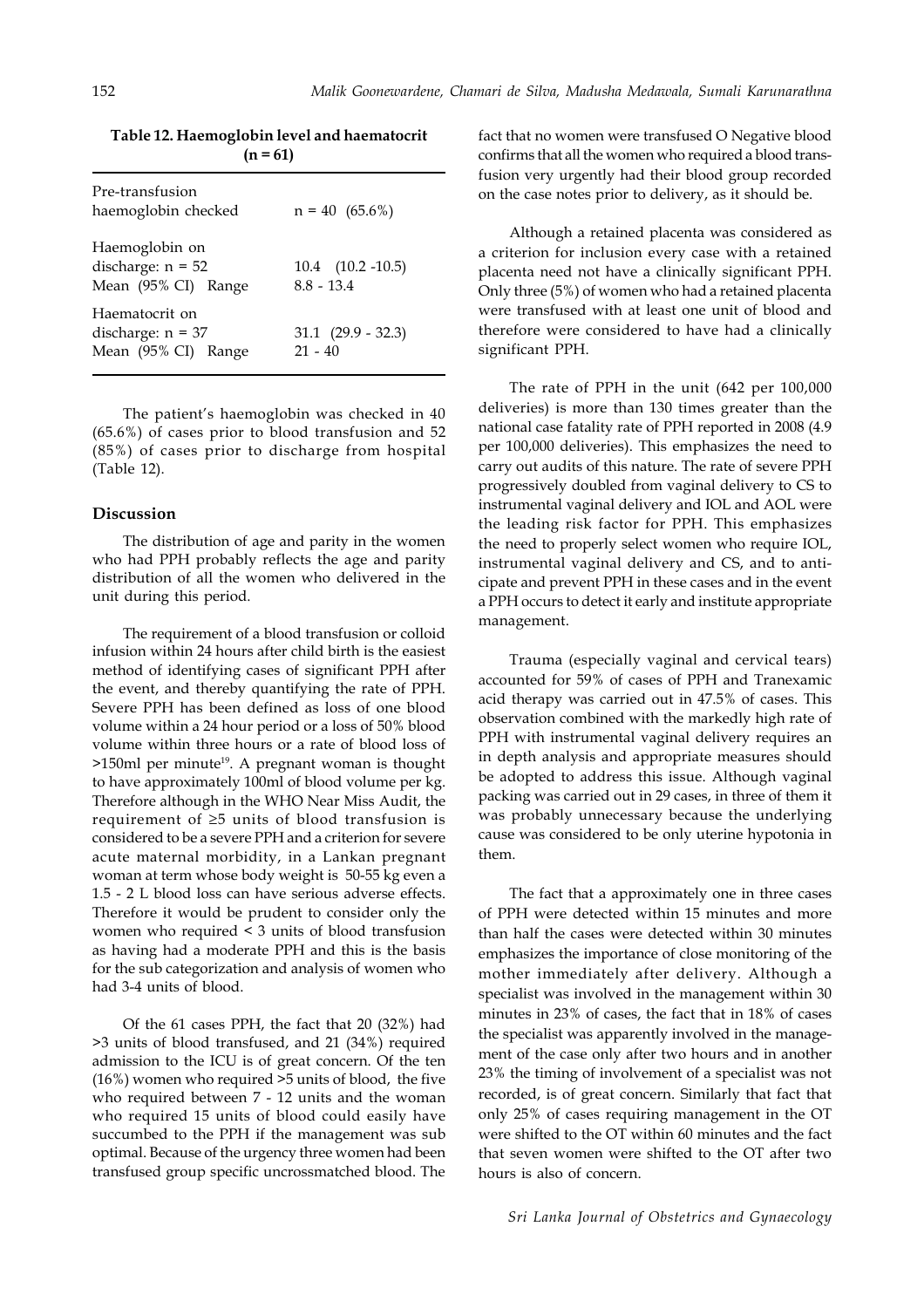The rates of hysterectomy and bilateral internal iliac artery ligation were relatively high (21% and 8% respectively) compared to B Lynch compression suture (3%). This too needs an in depth analysis.

The pre transfusion haemoglobin (Hb) being checked in only 65% of cases is acceptable, because in the presence of a severe acute haemorrhage, a clinical decision is taken and the pre transfusion Hb is often not checked. However prior to discharge from hospital a patient with a PPH should have the Hb and haematocrit (Hct) checked. Prior to discharge from hospital, the Hb and Hct being not checked in 15% and 39% of cases respectively, is of concern.

Recording of timing and details of management in the data collection form was found to be incomplete and sub optimal in up to 31% of cases with regard to a few variables. When carrying out such an audit it is important to collect and record all the relevant data because missing data may lead to incorrect interpretations and conclusions.

# **Conclusions**

Morbidity due to PPH is more than 130 times greater than the proportion of deaths due to PPH. During the period of study there were 23 cases of severe PPH and these women could have succumbed to the PPH if not for early and appropriate aggressive management. Proper selection of women is required when embarking on IOL, IVD and CS, to anticipate and prevent PPH in these cases and in the event a PPH occurs to detect it early and institute appropriate management. An in depth analysis is required and appropriate measures should be adopted to reduce the risk of PPH due to vaginal and cervical trauma. Women should be closely monitored during the immediate post partum period and in the event a PPH occurs and if medical management fails, the patient should be shifted to the OT within one hour for appropriate surgical interventions. The specialist concerned should be involved in the management within one hour. The possibility of using appropriate surgical measures to conserve the uterus in cases of severe PPH should be explored. All women who have had a PPH should have the Hb and Hct levels checked prior to discharge. Recording of timing and details of management of PPH in the case notes should be improved.

Following this audit, appropriate remedial measures have been adopted in the unit.

# **References**

1. Coker A, Oliver R. Definitions and Classifications In. B-Lynch C, Kieth HG, Lalonde AB, Karoshi M (Eds.) A Text Book of Post Partum Haemorrhage: A comprehensive guide to evaluation, management and surgical interventions. 1st Edn. Sapians Publishing, Duncow, Kirkmahoe, Dumfriesshire, UK 2006, p 11-16.

- 2. Cameron MJ, Robson SC. Vital Statistics: An overview In: B- Lynch C, Kieth HG, Lalonde AB, Karoshi M (Eds.) A Text Book of Post Partum Haemorrhage: A comprehensive guide to evaluation, management and surgical interventions. 1st Edn. Sapians Publishing, Duncow, Kirkmahoe, Dumfriesshire, UK 2006, p 17-34.
- 3. Khan KS, Wajdyla D, Say L, Gulmezoglu AM, Van Look PFA. WHO Analysis of causes of maternal death: a systematic review. *Lancet* 2006; **367**: 1066-74.
- 4. Lalonde A, Daniss BA, Acosta A, Herschderfer K. Post Partum haemorrhage today: ICM/FIGO Initiative 2004- 2006. *International Journal of Gynaecology and Obstetrics* 2006; **94**(3): 243-53.
- 5. Family Health Bureau, Ministry of Health Care and Nutrition of Sri Lanka. Annual National Maternal Mortality Review 2008. Family Health Bureau, Ministry of Health Care and Nutrition of Sri Lanka, Colombo 2011.
- 6. Family Health Bureau, Ministry of Health Care and Nutrition of Sri Lanka. Annual Report on Family Health 2008 - 2009. Family Health Bureau, Ministry of Health Care and Nutrition of Sri Lanka, Colombo 2011.
- 7. Prendiville WJ, Elbuourne D, Mc Donald S. Active versus expectant management in the third stage of labour. Cochrane Data Base of Systematic Reviews 2000. Issue 3. Art. No.: CD000007. DOI: 10.1002/14651858.
- 8. Carine R. Severe acute maternal morbidity in low income countries. In: Arulkumaran S. Pattinson R (Eds.) Near Miss Audit in Obstetrics. Best Practice and Research. *Clinical Obstetrics and Gynaecology* 2009; **23**: 305-16.
- 9. Say L, Souza JP, Pattinson RC. Maternal near miss towards a standard tool for monitoring quality of maternal health care. *Best Practice and Research Clinical Obstetrics and Gynaecology* 2009; **23**: 287-96.
- 10. Graham WJ. Criterion-based Clinical Audit in Obstetrics: bridging the quality gap? In: Arulkumaran S. Pattinson R (Eds.). Near Miss Audit in Obstetrics. Best Practice and Research. *Clinical Obstetrics and Gynaecology* 2009; **23**: 375-388.
- 11. Eugene JK, Mlava G, van den Broek N. Using criteria based audit to improve the management of post partum haemorrhage in resource limited countries: A case study of Malawi. *Maternal Child Health Journal* 2009; **13**: 873-8.
- 12. World Health Organization. WHO Recommendations for the Prevention of Post Partum Haemorrhage. World Health Organization, Geneva 2007.
- 13. World Health Organization. WHO Guidelines for the Management of Post Partum Haemorrhage and Retained Placenta. World Health Organizatio, Geneva 2009.
- 14. Royal College of Obstetricians and Gynaecologists. Green Top Guideline No.52. Prevention and Management of Postpartum Haemorrhage. Royal College of Obstetricians and Gynaecologists, London UK 2009.